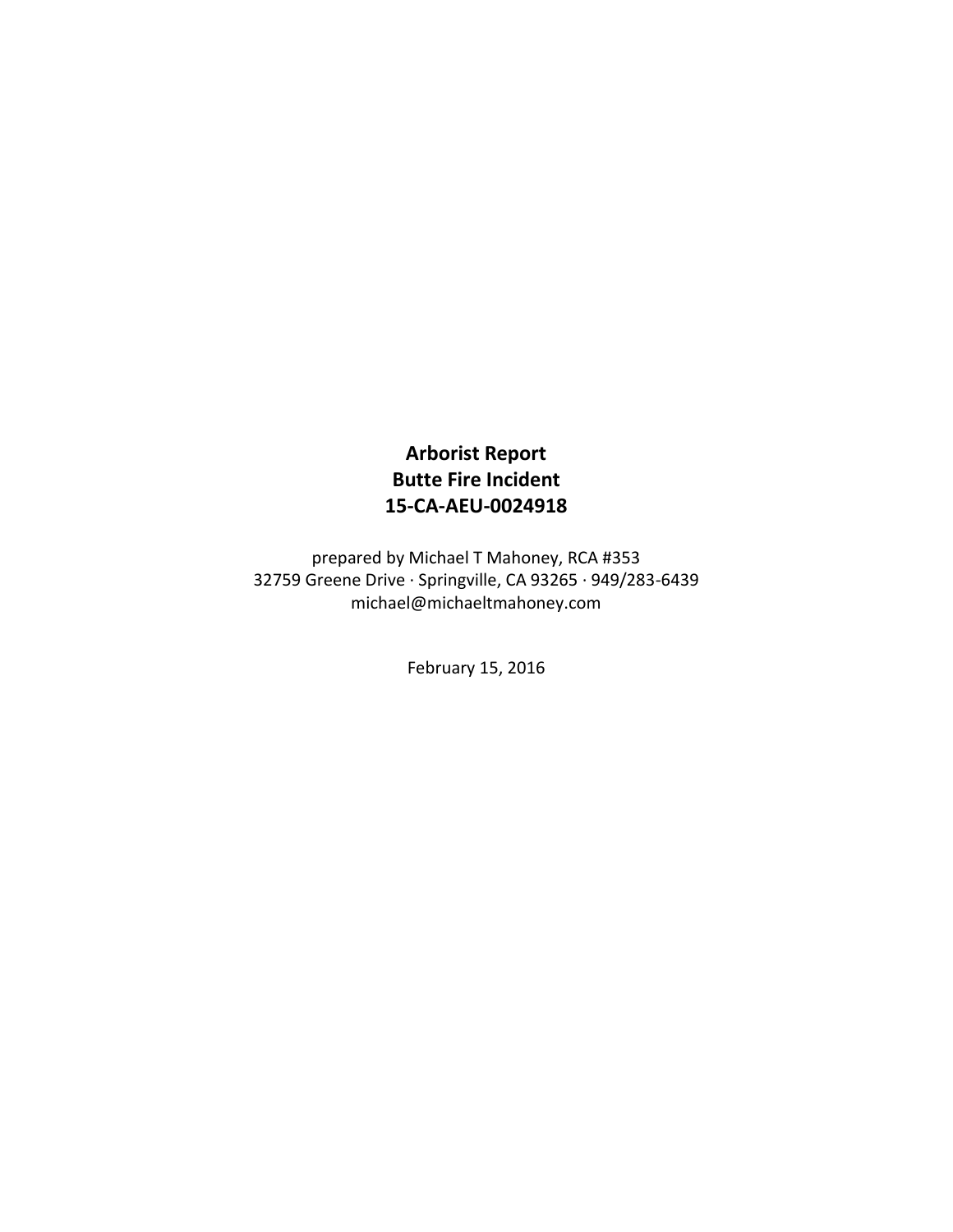On Thursday morning, September 10, 2015, I received a telephone call from CAL FIRE Battalion Chief Christopher Van Cor. He requested my participation in investigating a tree/power line contact incident on a PG&E easement in Amador County. The utility's electrical equipment extends through private property located east of Jackson, California. The ongoing investigation was concentrating on tree/line contact found to have ignited the Butte Fire at 2:26pm on September 9, 2015 (Butte Fire General Information - State of California cdfdata.fire.ca.gov/...). In downtown Jackson winds were gusting to the south at 12 km/h at the time of ignition, (Weather Underground reporting station – see attached).

I traveled from Springville, California and arrived on the afternoon of September  $10^{th}$  at a staging location at 17501 Butte Mountain Road just outside of Jackson. There, I was met by Chief Van Cor and directed to the investigation site identified by CAL FIRE cause and origin experts as the origin vicinity. I remained at what I later learned was the Charamuga Ranch location and departed the vicinity sometime after 4pm. During the extent of my site visit I was in the presence of Chief Van Cor and CAL FIRE cause and origin investigator Captain Gianni Muschetto, and a CAL FIRE LIDAR survey team.



My assignment was to gather information and establish initial observations relating to arboricultural forensics study. Though details of my assignment are not firm at the onset it is my belief that I was to begin to consider and question pertinent site features and arboricultural attributes for recent and historic impact from possible contact(s) with overhead electrical power lines.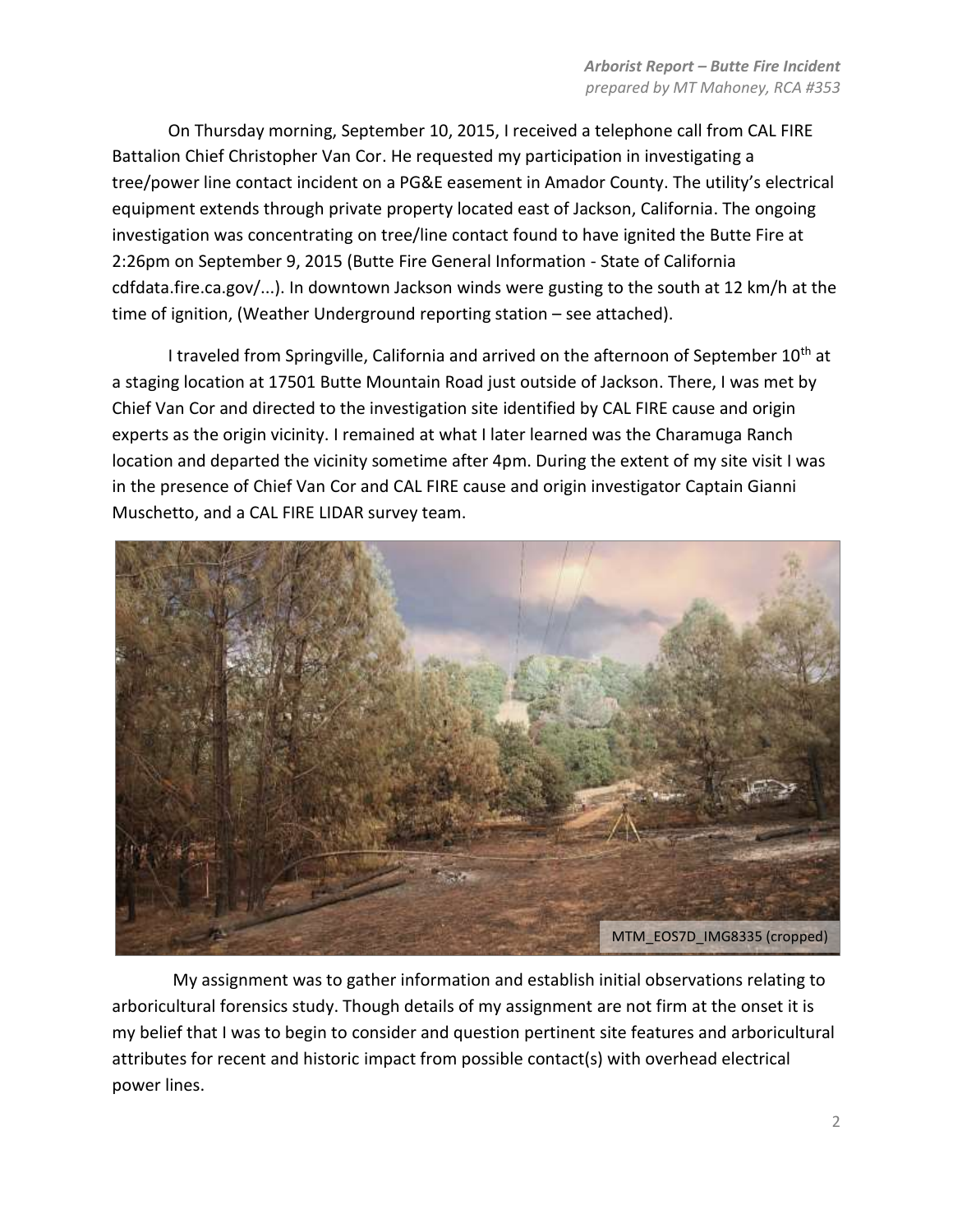Attention was directed to the ongoing inspection of a Gray pine (*Pinus sabiniana*) observed with the length of its slender stem lying horizontal, just above the ground with the base of the tree still firmly upright and rooted (previous page - image 8335). The tree was one of several Gray pines growing along the north flank of an east-west powerline corridor; several pines and other trees and shrubs had been cut earlier in the season and stems and shrubbery were left lying alongside their stumps. The sight of the recumbent tree was compelling. My first



inclination was to document the immediate scene and begin to establish an arboricultural context.

The surface grade is sloping in this locale, descending from the proximity of a power pole situated at the top of a rise. The 3-phase conductor span extends easterly over tree canopy and open-space to power poles in the distance. Images of the scene are shown on pages 2 and 3; a stand of Gray pines encompass the subject tree (seen here, left) with a red arrow indicating the subject tree extending out of the image, bottom right. A stand is a group of forest trees sufficiently similar in age, size and type to be considered a unit. Trees that are captured, and that develop within a closed stand, have narrow growth rings and poor stem taper. When the stand is altered and captured interior trees are exposed to open spaces, whether for right-of-way clearance or other reasons, they are prone to failure.

Two larger pines were situated on the south side at the edge of the stand; one of the remaining stumps is also visible here (shorter blue arrow). It is apparent that the act of cutting larger pines that previously contained the stand exposed interior trees.

During discussions with CAL FIRE investigators on-scene it was conveyed that local property owners observed line clearance workers cutting trees in the vicinity, thought to have occurred in the springtime. Tree debris remaining in the vicinity appears to be a result of that action. Adjacent to the subject stand of pines another Gray pine is missing its top; (the stem is situated 45 to 50 feet east of the subject tree and 12 feet north of the conductors); several of its branches are broken, abraded, or missing.

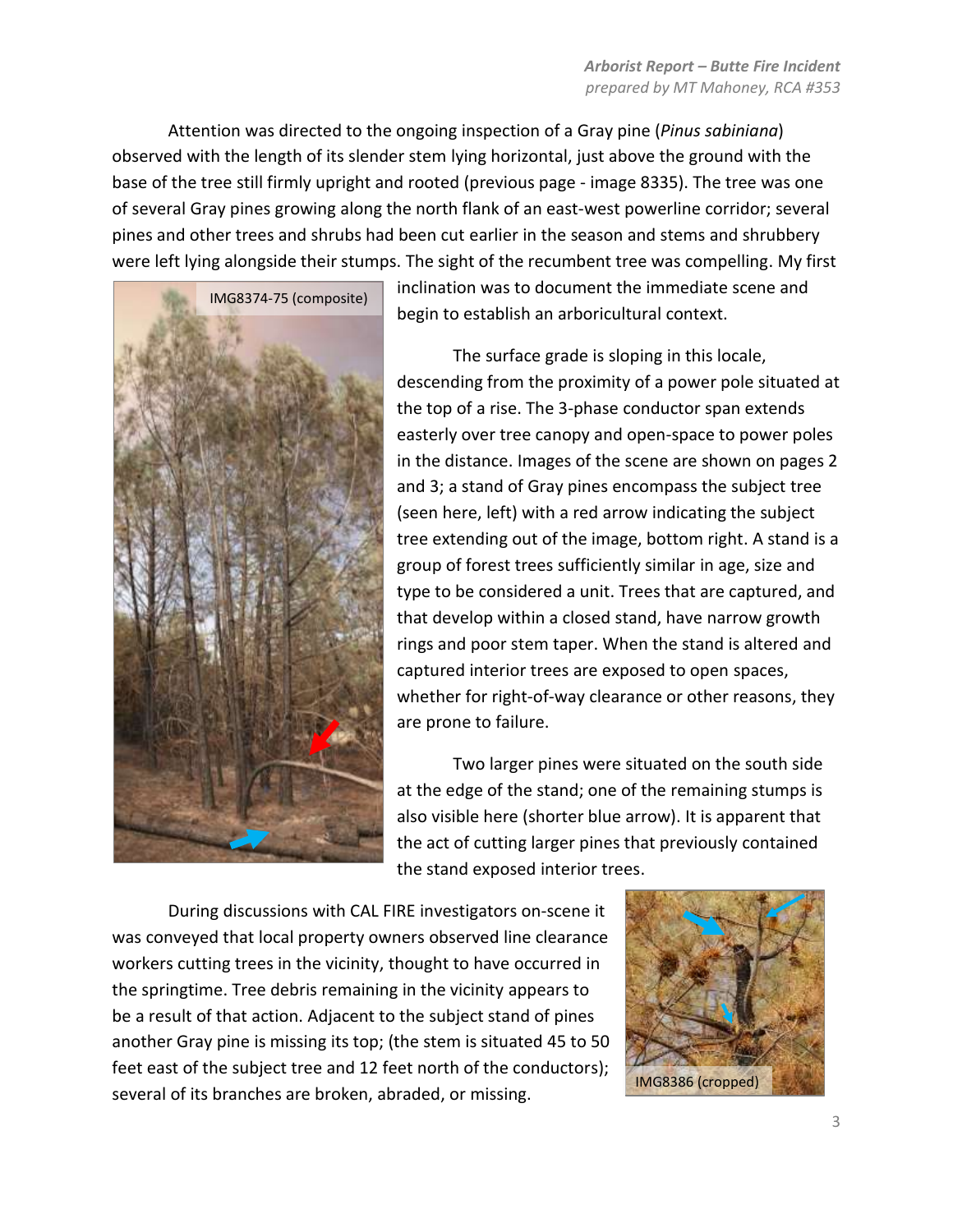of the tree. The subject tree sketch points to the The sketch of the subject tree (right) focuses on inter-nodal dimensions; that is, the distance between lateral branching at nodes and corresponding loosely to annual growth increments. Of interest here is the over-all length of the stem, also representing the height proximity of charring – an indication of contact with an energized conductor, and its location in relation to the tree's overall height.





The site sketch (left) focuses on certain trees in the stand along the edge of the utility right-of-way; the subject tree and adjacent stumps; and a proximity with the tri-phase conductors south of the stand. Additional trees can be found beyond specific locations documented here.

Both the site sketch and the sketch of the subject tree are referenced with a compass rose and an indication of the path of the sun. It is well understood that trees and other green plants have a physical orientation toward the path of the sun and this can have significant consequences for maintaining safety.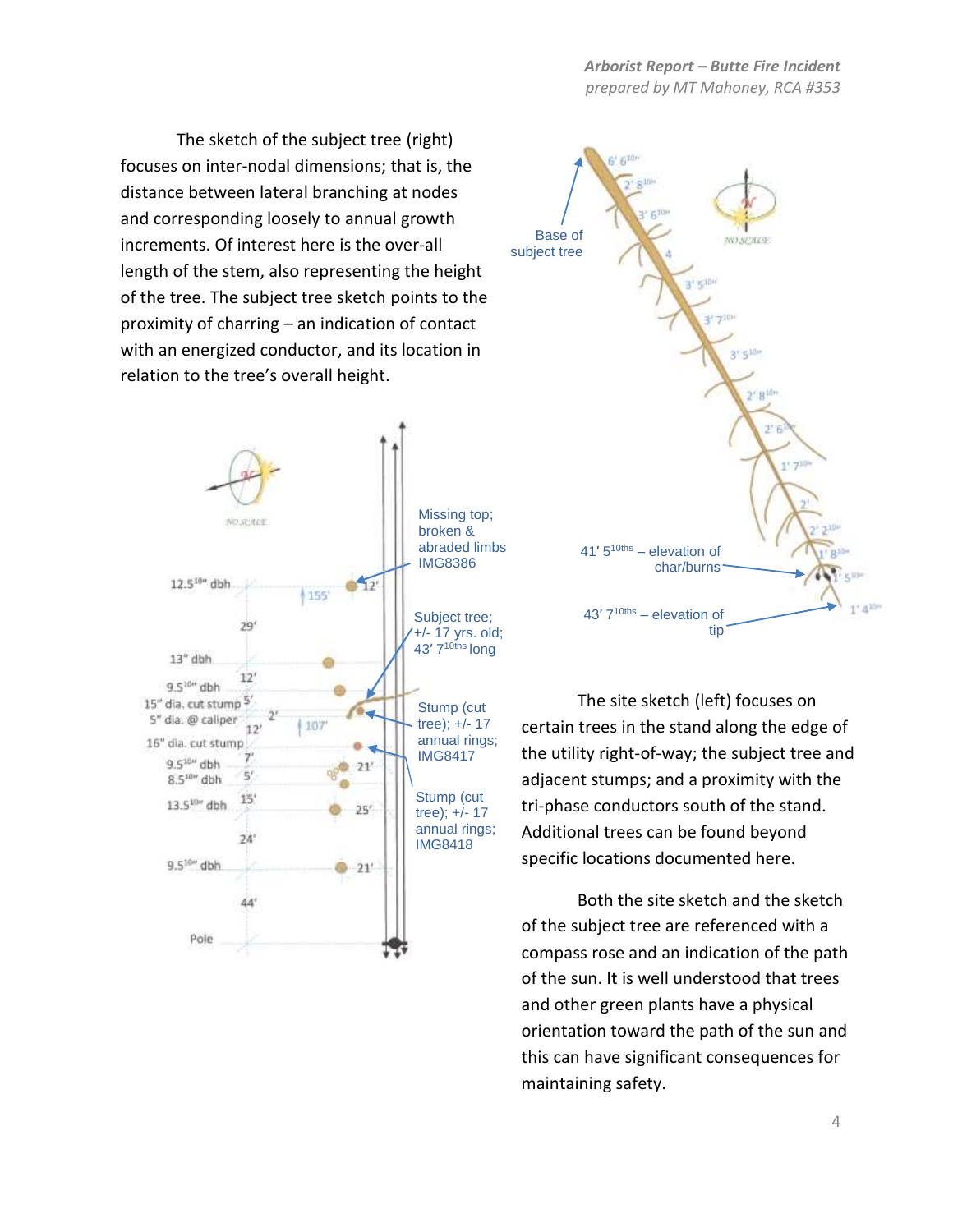The top elevation of the subject tree is 43'7<sup>10th</sup> and charring is found just two feet below at 41'5<sup>10th</sup>. The burned section is the second increment beneath the top or tip of growth. These burn marks are characteristic of contact with energized electrical equipment. The image, right, shows a top view of the limb and clearly demonstrates an inter-node.



Viewed to the left is the side of the stem that came to rest on the energized conductor.



Blue arrows indicate the main stem - intact even though it was severely charred, and two lateral limbs whose tips caught fire, were burned-off, and fell onto the easement below. The top view shows less charring on the two lateral branches, an indication that the lateral limbs rested on the conductor very briefly, whereas the larger main stem is charred on top and bottom.

There are significant growth and development implications for the captured tree released in the 2015 growing season. The subject tree was already tall enough to reach the conductor and when it was allowed greater solar exposure tip extension was fortified. It's important to note that secondary growth origination occurs at a fixed elevation – it does not cause existing crotches and limbs to move higher in the canopy elevation.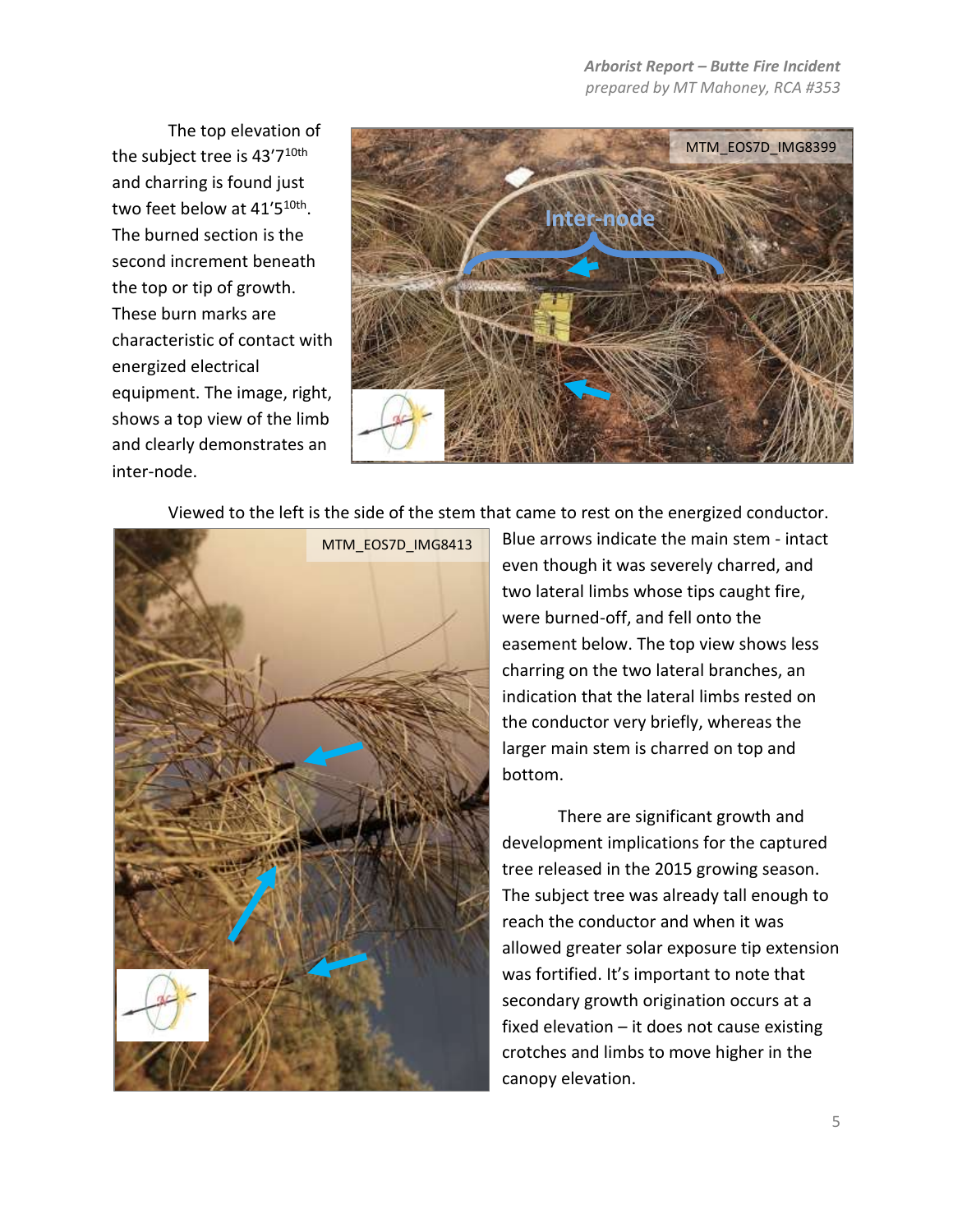

A 'ring count' focusing on cut surfaces of stumps provides specific historic information.



Slash and other pieces of wood cut prior to the fire suggest the trees were alive when cut, so the outer growth ring can demonstrate a specific point in time. Further, the stage of ring development also suggests a particular time in relation to the growing season. Latewood is abrupt and laid down at the end of a growing season; earlywood is expanding and corresponds to the time when the tree begins to grow and is actively growing thru summer. Other ring characteristics are apparent, but a comparison of the annual increment number

and the last growing stage before the stump was cut is revealing.

It is apparent from this tree ring study that the larger trees cut in line clearance activities occurred prior to the onset of the 2015 growing season, whereas the subject tree (cut in September 2015) occurred near the end of the growing season. A great discrepancy exists in the character of these trees. Furthermore, annual growth rings indicate they are close to the same age.

My work at the Charamuga Ranch site progressed over a period of

2 hours on September 10, 2015. During that time I conducted observations, took photographs, and made basic measurements of some attributes and their proximate locations. Subsequently, on September 12th I processed and annotated my site notes and sketches and prepared a 3-page DRAFT document entitled ARBOTIST'S SITE SKETHES – 09/10/2015; ANNOTATED 09/12/2015. That document was provided to CAL FIRE on Monday, September 14th and included a preliminary 'ring count'.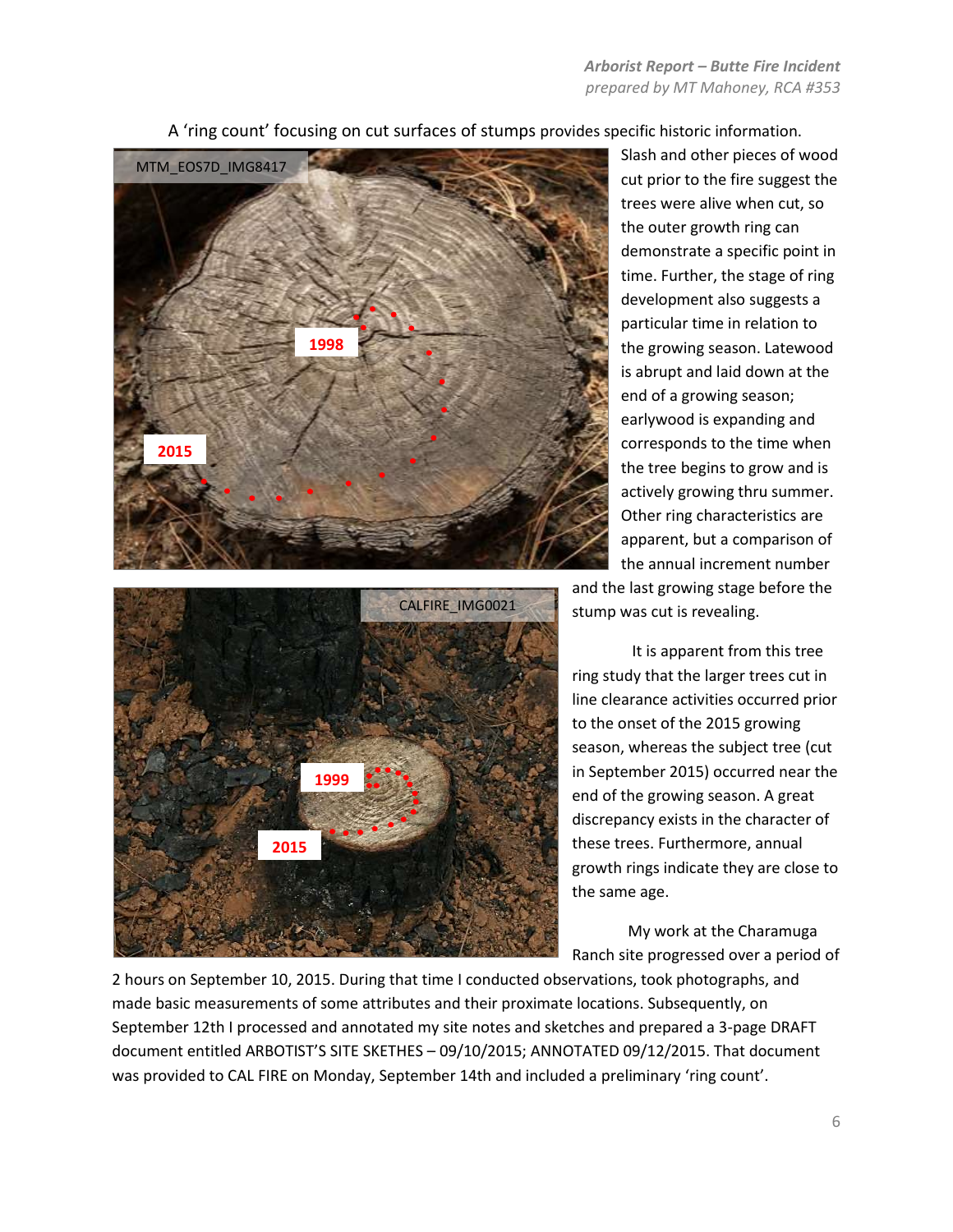The following arboricultural hypotheses are provided based upon field work and follow-up analysis:

- **Factors other than the subject tree were considered among arboricultural characteristics of the site and were eliminated as a basis for initiating the fire.**
	- $\circ$  Inspection of trees in the vicinity of the adjacent power pole and its tri-phase attachment provide no relevant arboricultural data.
	- $\circ$  Inspection of the land-form surrounding the apparent ignition site and its relationship with trees and the tri-phase conductor provide no relevant arboricultural data.
	- $\circ$  Other trees in the immediate vicinity exhibit evidence of recent tree maintenance, however, they were ruled-out as relevant to ignition.
- **Existence of compelling initial findings upon arriving at the site.**
	- o The unusual appearance of the subject tree was immediately apparent.
	- o Burn marks on the tree top corresponded with likely tree/line contact.
- **The subject tree was defective and prone to failure.**
	- $\circ$  Site inspection undertaken 9/10/2015 and photographic evidence demonstrate that the tree lacked reaction wood and was unable to stand on its own.
	- o Recent tree/line maintenance activities caused the tree to fail.
- **The fallen tree was growing in a homogenous stand of Gray pines.**
	- o While the trees were homogenous in terms of age, height, and type those pines situated on the outer edge of the stand were significantly more stable.
	- $\circ$  Trees that are captured within the confines of a dense stand do not develop reaction wood, have poor trunk taper, and are inherently unstable.
	- o Stable trees were removed exposing the weak interior trees to the elements.
- **The fallen pine tree was tall enough to reach the conductor at least 1 year prior to the incident.** 
	- $\circ$  Visual inspection of burns & contact points and the series of nodes and inter-nodes that correspond to annual growth increments demonstrate that the tree was sufficiently tall to reach the conductor in the 2014 growing season, before adjacent larger trees were removed.
	- $\circ$  Stable trees were removed from the stand edge and they exposed weak interior trees to physical properties of the natural elements.
- **Orientation of the stand of Gray pines and its proximity to energized conductors guaranteed the failure would result in tree/line contact.** 
	- $\circ$  Prevailing winds are to the south in the Jackson CA vicinity predisposing the unstable Gray pine to fall toward the conductors.
	- $\circ$  Secondary growth developing in the subject tree's canopy and other recently exposed tree canopies would be most prolific on their southern side - facing the energized conductors.
	- $\circ$  Gravitational leverage resulting from new foliage and tip growth causes the tree to fall to the south.